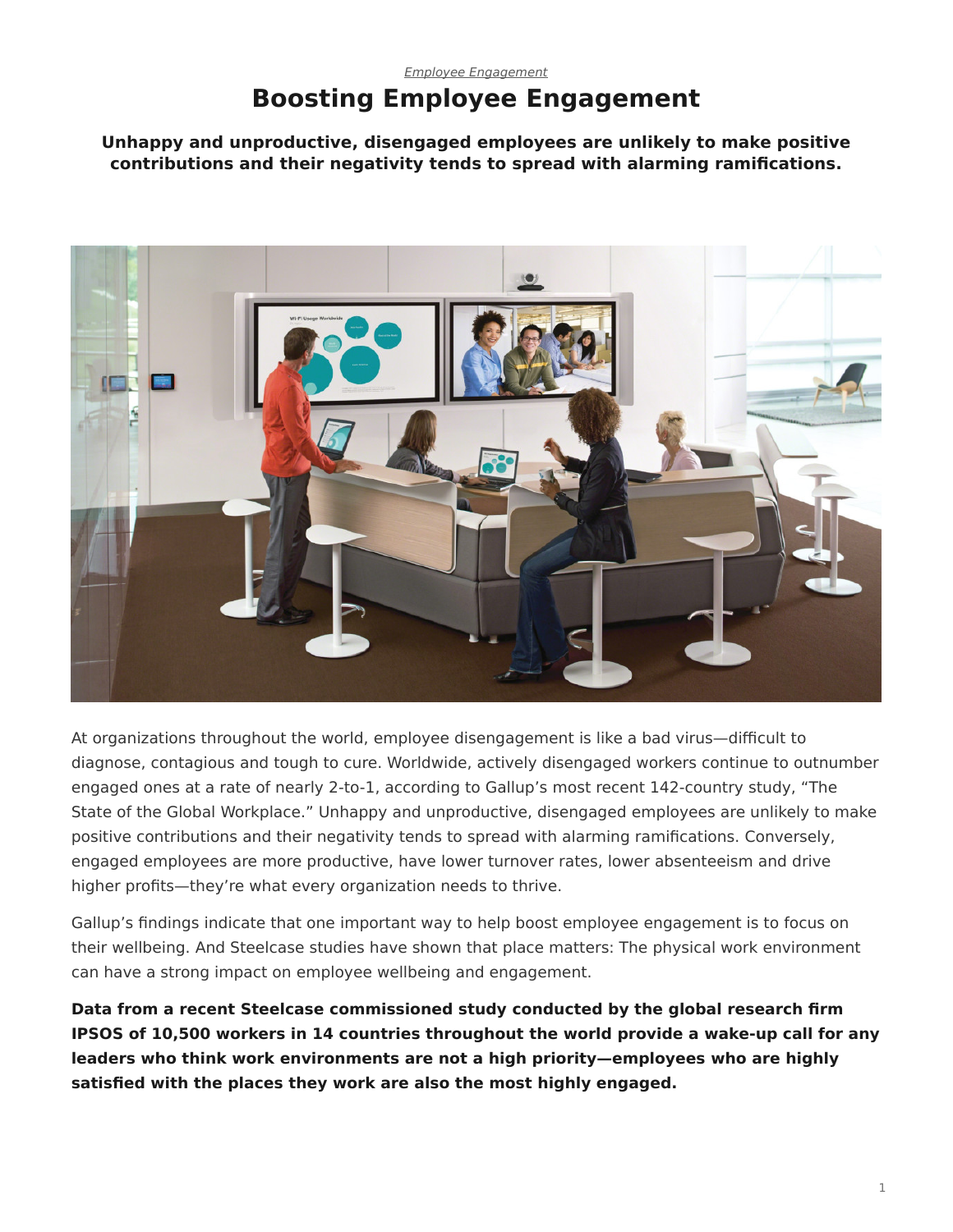## **Countries surveyed:**

| France      | Russia |
|-------------|--------|
| Germany     | Turkey |
| Belgium     | US     |
| Netherlands | Canada |
| Spain       | Mexico |
| UK          | India  |
| Poland      | China  |

## **HIGHLY-DISENGAGED EMPLOYEES ARE NOT SATISFIED WITH THEIR WORK ENVIRONMENT.**

My work environment does not allow me to:

| 85% | Concentrate easily                                                   |
|-----|----------------------------------------------------------------------|
| 84% | Easily and freely express and share my ideas                         |
| 85% | Feel relaxed, calm                                                   |
| 57% | Physically move during the day and change postures                   |
| 79% | Accommodate mobile workers                                           |
| 84% | Feel a sense of belonging to my company and its culture              |
| 87% | Work in teams without being interrupted or disrupted                 |
| 86% | Choose where to work within the office, based on the task I am doing |
| 59% | Move around easily throughout the day                                |
| 65% | Socialize and have informal, relaxed conversations with colleagues   |

For more detailed information on the study findings, get the 360 iPad APP or go read the 360 magazine [here](https://www.steelcase.com/asia-en/insights/360-magazine/the-privacy-crisis-issue-68/).